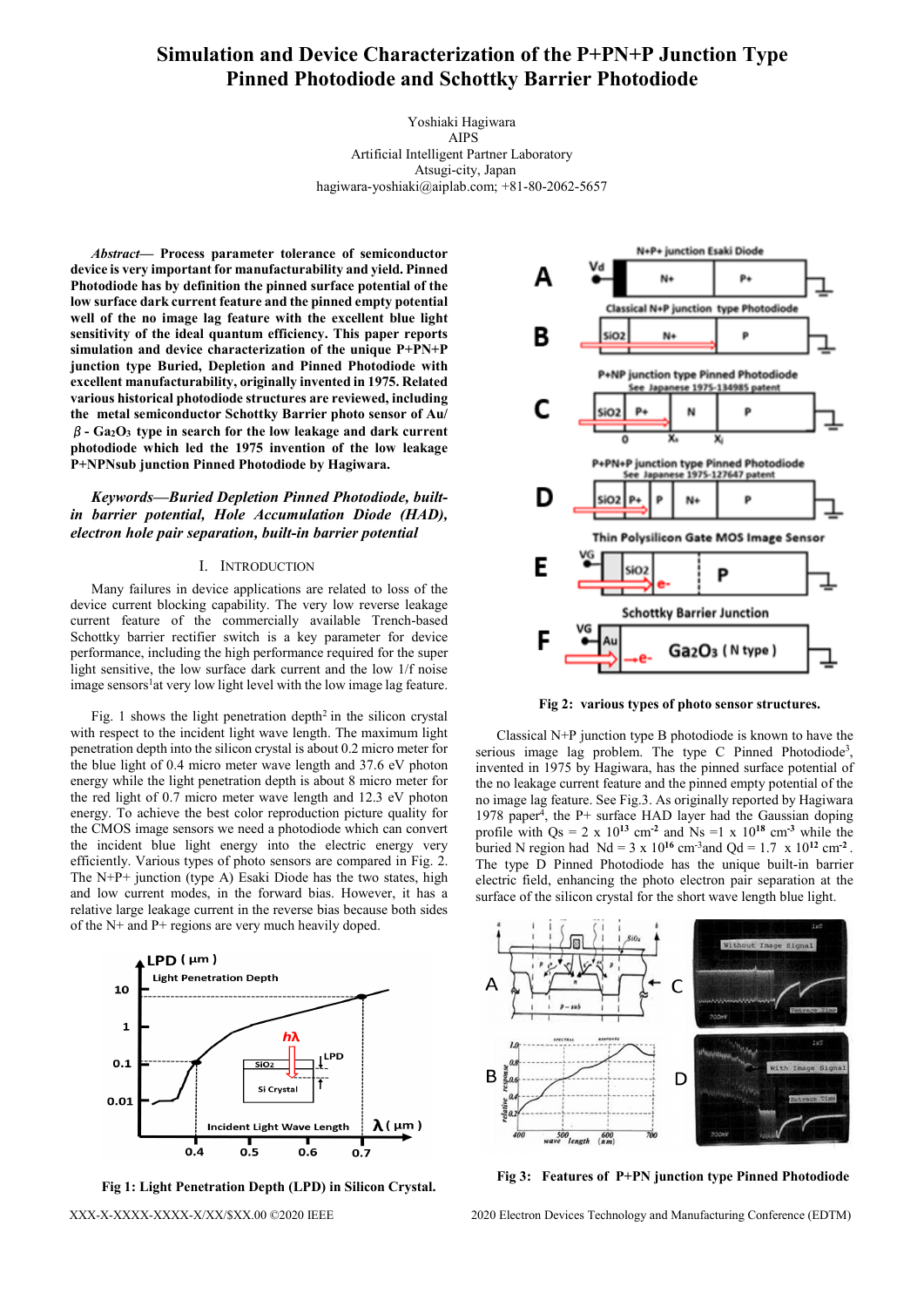

Fig. 4: Exact numerical calculations of Gaussian P+P doping profile  $D(x)$ , the hole carrier density  $P(x)$  and the built-in barrier potential  $V(x)$ .

The excellent blue light sensitivity is achieved near the silicon surface depth of less than 0. 2 micro meter. The substrate doping level was  $Na = 5 \times 10^{14}$  cm<sup>-3</sup>. This idea of the unique P+NP junction type Pinned Photodiode was introduced for the first time in 1975 by Hagiwara in his three Japanese patents<sup>3</sup> in series, and Hagiwara reported in his 1978 paper<sup>4</sup> the 380H x 499V FT CCD image sensor using this P+NP junction ( type C ) Pinned Photodiode.

However, the actual formation of the doping profile of Pinned Photodiode is very likely to the type D because the normal ion implantation gives the Gaussian doping profile with smooth tailing slope, effectively resulting in the P+PN+P junction type D profile. See Fig. 4.

The heavily doped surface P+ hole accumulation layer and the relatively heavily doped N+ charge collecting region, connected in between by the lightly doped P region of  $Na = 5$  $x 10^{14}$  cm<sup>-3</sup>.

Simulation and electric analysis of the P+PNP junction type D Pinned Photodiode was performed. See Fig. 3 which shows the P+P doping profile with the space charge polarization inducing the built-in barrier electric field enhancing the photo electron hole pair separation inside the built-in barrier potential of  $kT \ln(NS/NA) \sim 4 kT$  ev  $\sim 0.1$  volt.

Normally the photo electron and hole pair generation and separation is performed in the electric field inside the depletion region of the PN junction. But the photo electron and hole pair generation and separation of the P+PNP junction (type D) Pinned Photodiode is different and quite unique.

The surface P+P impurity doping slope induces the built-in barrier potential and the resulting built-in barrier electric field enhances the photo electron pair separation at the very near surface region of the silicon crystal to give the excellent blue light sensitivity. This photo electron hole separation mechanism is unique, quite different from the usual photo electron hole pair separation.

The reason why the P+PN+P junction type D Pinned Photodiode can have the excellent blue light sensitivity near the silicon surface depth of 0. 2 micro meter is now explained in details. Simulation and the electrostatic analysis is based on the fact that the maximum depth for the blue light penetration into the silicon crystal is 0. 2 micro meter which is very close to the surface.



Fig. 5: P+PN+P junction type Buried Pinned Photodiode defined in Hagiwara Japanese 1975-127647 patent.

The life time of the photo generated minority carrier can be measured using the photoconduction effect and the diffusion length Ld can be determined, which is needed for electrons to survive in the majority carrier hole-rich P substrate area. See Fig. 5. Photo electrons are expected to reach the buried N charge collecting region. The situation is similar to the minority carrier electrons injected from the emitter terminal into the majority carrier hole-rich base area of a NPN bipolar transistor. If the base region width is narrow, enough, one or two electrons may recombine with the holes in the base, but the most of the electrons can reach the collector terminal of the strongly reverse-biased depletion region. The N buried region of Pinned Photodiode acts as if the collector region of the NPN bipolar transistor does. This photo electron generation separation physical mechanism is unique and quite different from the ordinary electron hole pair separation in the PN junction depletion region.

#### II. NO IMAGE LAG FEATURE

Classical N+P junction type B photodiode shown in Fig. 2 is known to have the serious image lag problem. The charge transfer gate has a very large channel resistance and the residual signal charge cannot be transferred completely in the short clock reset time. The remaining small signal charge causes the serious image lag and the fast moving objects cannot be captured and the pictures are blurred. The first attempt was the thin-polysilicon electrode MOS Capacitor type E image sensor structure shown in Fig. 2. However the MOS capacitor type E sensor has inherently the strong surface electric field that induces the serious surface dark current which is caused by the oxide silicon surface positive fixed charge Qss and the electron trapping states Nss. The oxide silicon interface has the problem of the incomplete atomic crystal disorders inherently which cannot be avoided. Hagiwara proposed in 1975 to use the Schottky Barrier photo sensing type F structure for the interline transfer CCD imager. The idea was hinted by his Caltech undergraduate unpublished research work in 1971 of the Au/Ga**2**O**3** Schottky Barrier junction experiment which was expected to have the very low reverse bias leakage current. Based on the conventional photo sensor structures type E and F, Hagiwara proposed in 1975 the P+NPNsub junction type photo sensor structure type C which is the P+NP junction type photodiode combined with the NPNsub junction type built-in overflow drain (VOD) structure. And in the SSDM1978 paper Hagiwara reported the 380H x488V FT CCD image sensor using the P+NPsub junction type Pinned Photodiode, with the excellent blue sensitivity, the low surface dark current and the low image lag features. See also Fig. 6 for comparison.

2020 Electron Devices Technology and Manufacturing Conference (EDTM)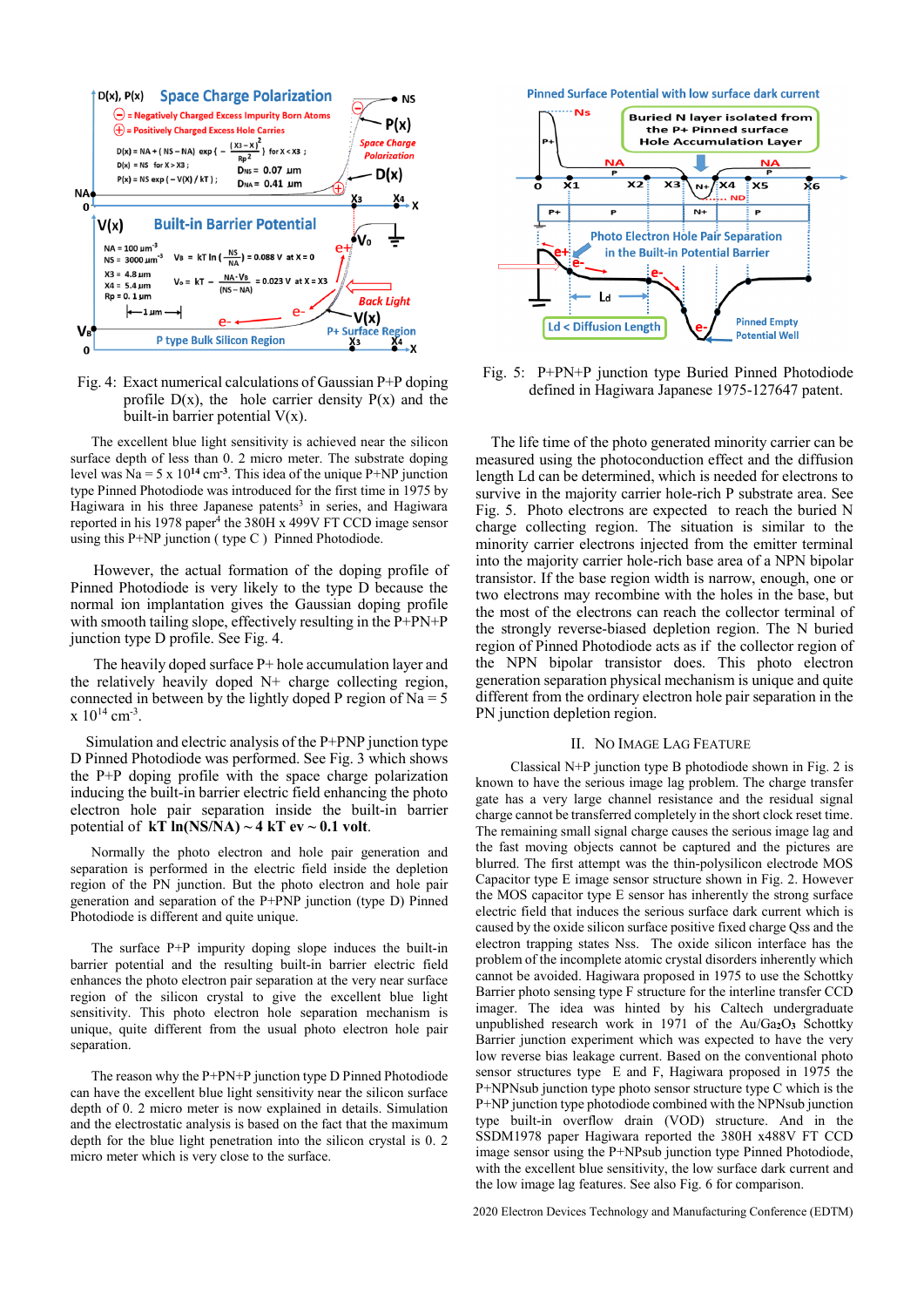

Fig. 6: Cross sectional views of Type C P+NP junction Pinned Photodiode sensor, Type E MOS capacitor photo sensor and Type F Schottky barrier photo sensor.

## III. SCHOTTKY BARRIERS ON GALLIUM OXIDE

 The surface barrier height of gold chemically prepared for the N type  $\beta$  -Ga<sub>2</sub>O<sub>3</sub> semiconductor was investigated in details at room temperature by (1) photo response, (2)forward current versus voltage and (3) capacitance-voltage methods. Fig.7 showed the band diagram. The barrier energy was found to be 1.68 eV, with the excellent agreement, within kT of 0.026 eV, obtained by three methods. The diode non-ideality factor was found to be 1.14  $\pm$  0.03 by current-voltage method.

This value is agreement with the value  $1.08 \pm 0.04$ expected as a result of image force lowering using the free electron concentration  $4.1 \pm 0.09 \times 10^7 \text{ cm}^3$  of the un-doped gallium oxide crystal determined by capacitance-voltage measurement. The effective mass m\* of electrons was taken as 0.20 M and the relative permitivities of gallium oxide at the optical and low-frequencies were taken as 4 and 10.2 respectively.

 The Barrier energies of gold on the chemically prepared  $\beta$ -Ga<sub>2</sub>O<sub>3</sub> was obtained here following the same techniques developed by Neville and Mead<sup>5</sup> for the zinc oxide crystal.

Mead<sup>6</sup> established a semi-empirical approach for predicting the type of contact to be expected at an arbitrary metal-semiconductor interface. Fig. 5 shows the energy band diagram for "no bias" condition for the Au/Ga**2**O**3** Barrier.

Schottky Barrier Photo Response with zero bias



Fig. 7: Au/Ga**2**O**3** Schottky Barrier Band Diagram

This approach is now applied for  $\beta$  -Ga<sub>2</sub>O<sub>3</sub>. Although five forms of  $Ga<sub>2</sub>O<sub>3</sub>$  have been reported by 1971, only the monolithic form, having the same structure as  $\theta$  alumina, is stable at room temperature.

 The results of this analysis show that the barrier height  $\phi_{\text{B}}$  is 1.68 eV and the effective carrier concentration of 4.1 0.09 x 10**<sup>7</sup>** cm**-3** gives the Fermi level below conduction band edge of 0.1 eV at room temperature. When monolithic light from a monochrometer impinges on the semiconductor surface, it induces a short circuit photocurrent in the metalsemiconductor junction.

The square root of the photocurrent normalized to the incident photon flux when plotted as a function of the photon energy results in a straight line for photon energies above  $(\phi_{\rm B} + 3 \text{ kT})$ . The intercept for zero response of the extrapolated straight line yields a barrier height of 1.68 eV. Typical photo response data is presented in Fig. 8.



Fig. 8: Photo Response of  $Ga<sub>2</sub>O<sub>3</sub>$ -Au Schottky Barrier

A typical plot of  $1/C^2$  as a function of the reverse voltage is shown in Fig. 8. The concentration was found to be  $4.1 \pm 0.09 \times 10^7 \text{ cm}^3$  from the slope using the relation:

$$
N_d = \left( -2 / q \epsilon_{dc} \epsilon_o \right) \left( \frac{\delta V}{\delta \left( \frac{S}{C} \right)^2} \right) \tag{1}
$$

where **S** is the barrier area and  $\epsilon$  **de** is the low frequency

2020 Electron Devices Technology and Manufacturing Conference (EDTM)